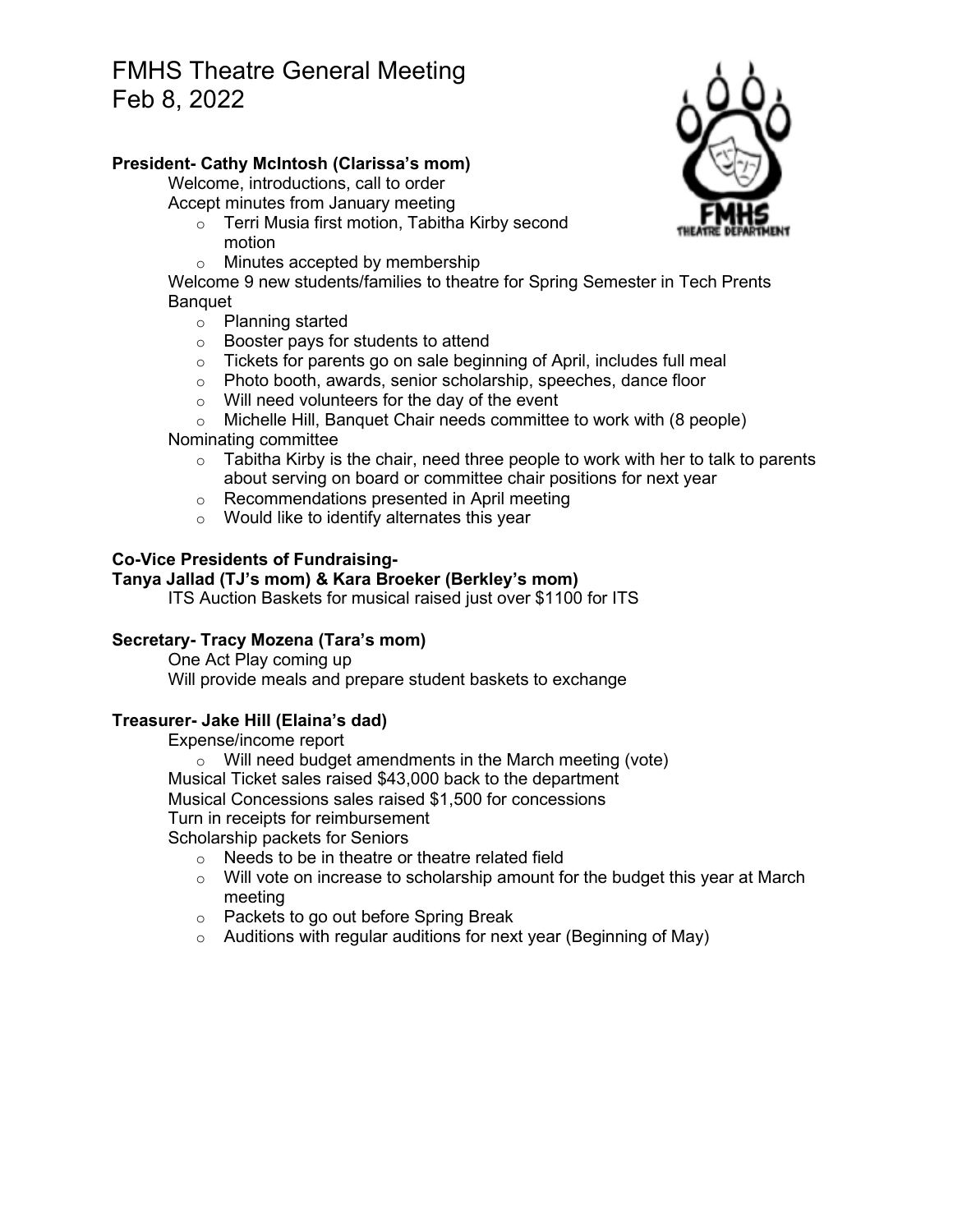# FMHS Theatre General Meeting Feb 8, 2022

## **Director Reports:**

#### **Mr. Taylor- Director of Paws-**

Thanks to all parents for support for Cinderella One Act Play

- o Clinic upcoming at LHS and FMHS
- $\circ$  Zone March 4<sup>th</sup>
- o Rehearsing on Spring Break

### **Mrs. Wilson- Director of Studio Prents-**

Thanks for help with the Musical Everyone loves the FMHS theatre sweatshirts Needs:

- o Working traffic light
- o Dry cleaning for musical
- o Reusable/recyclable fabric bags for donation

### **Mrs. Haley- Director of Stage Prents & Improv-**

Thanks for help with the Musical One Act Play Needs:

- o Antique bicycle
- o Leather satchels
- o 10 wooden matching chairs
- o Rolling chalk board

Choosing Stage Prents show this week

# **Adjourned at: Next Booster Meeting: March 8, 2022**

### **Upcoming Dates:**

| February 12 TBA    |       | One Act Play Clinic- LHS                           |
|--------------------|-------|----------------------------------------------------|
| February 21 TBA    |       | Student Holiday - possible OAP Reh                 |
|                    |       | February 26 TBA One Act Play Clinic - FMHS         |
| March 3/4          |       | TBA Zone OAP Contest – LHS – we perform on March 4 |
| March $8$ 7:00pm   |       | <b>Booster Club Meeting</b>                        |
| <b>March 14-18</b> |       | <b>Spring Break</b>                                |
| March 16           | TBA T | Spring Break One Act Rehearsals                    |
| March 17/18 TBA    |       | District OAP Contest @ LHS                         |
| March 23/24 TBA    |       | Bi-District OAP Contest @ Braswell HS              |
| April 1 TBA        |       | Area OAP Contest @ Marcus HS                       |
|                    |       | April 5 7:00pm Booster Club Meeting                |
|                    |       | April 9 9-12;1-4 Possible Work Call                |
| April 12 7pm??     |       | <b>Unspoken Minds</b>                              |
| April 15/18 TBA    |       | Possible OAP Rehearsal                             |
|                    |       | April 18-22 TBA 'Prent Dress Rehearsals            |
|                    |       | April 23 TBA Region One Act Contest- UT Dallas     |
|                    |       | April 27-30 TBA 'Prent Performances                |
|                    |       |                                                    |